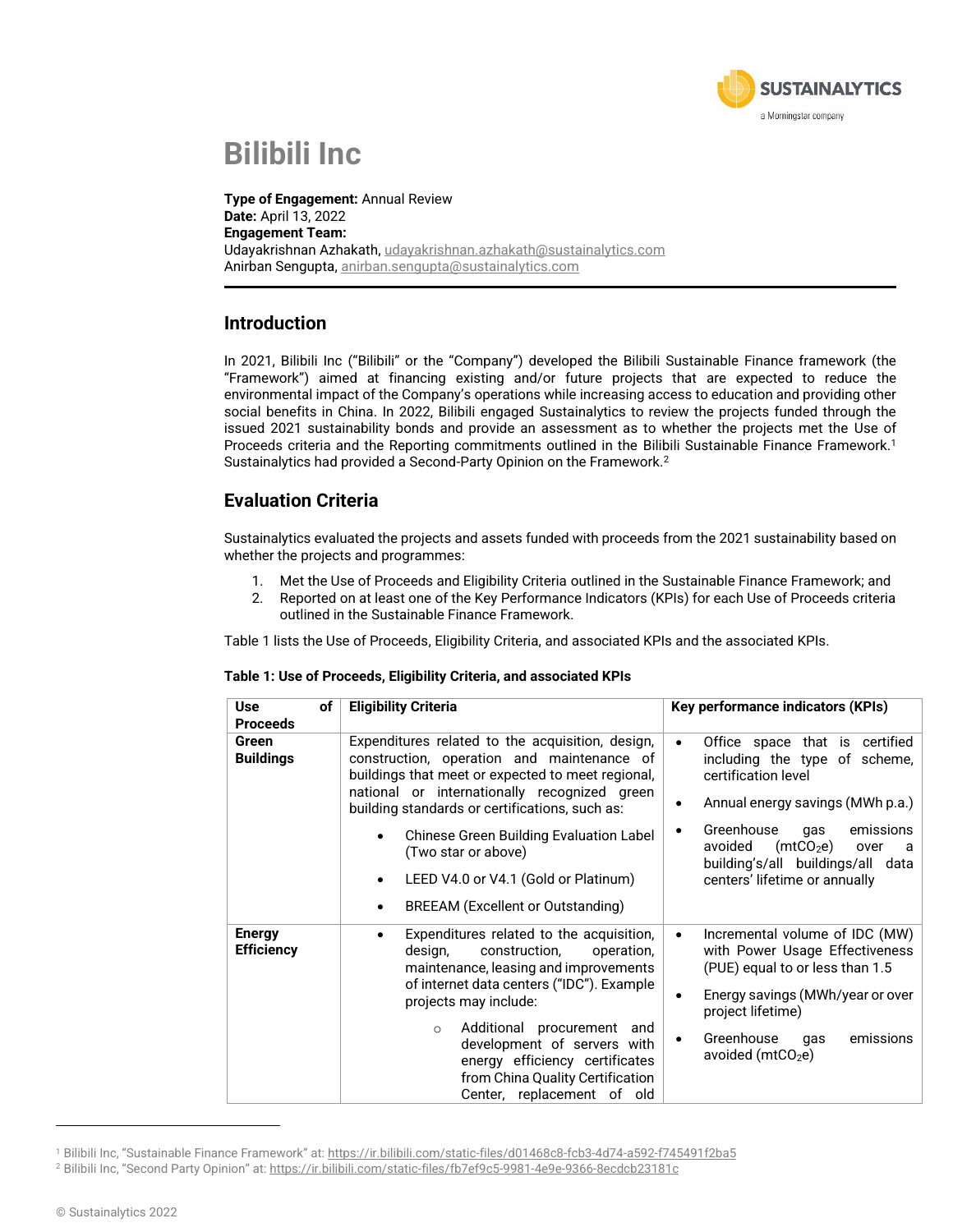

|                                                                                                            | servers, and the development<br>of IDCs                                                                                                                                                                                                                                                                                                                                                        |                                                                                                                                                                                                                                                                                                                             |
|------------------------------------------------------------------------------------------------------------|------------------------------------------------------------------------------------------------------------------------------------------------------------------------------------------------------------------------------------------------------------------------------------------------------------------------------------------------------------------------------------------------|-----------------------------------------------------------------------------------------------------------------------------------------------------------------------------------------------------------------------------------------------------------------------------------------------------------------------------|
|                                                                                                            | Data centers to achieve Trailing<br>$\circ$<br>12-month<br>Power<br>Usage<br>Effectiveness equal to or less<br>than $1.5$                                                                                                                                                                                                                                                                      |                                                                                                                                                                                                                                                                                                                             |
|                                                                                                            | Expenditures and investments related to<br>design, construction, operation, and<br>of<br>maintenance<br>energy<br>efficient<br>facilities and infrastructure. Example<br>projects may include, but are not limited<br>to:                                                                                                                                                                      |                                                                                                                                                                                                                                                                                                                             |
|                                                                                                            | Replacement of general lights<br>$\circ$<br>with LED or other energy<br>efficient lights                                                                                                                                                                                                                                                                                                       |                                                                                                                                                                                                                                                                                                                             |
|                                                                                                            | Installation<br>οf<br>innovative<br>$\circ$<br>cooling systems                                                                                                                                                                                                                                                                                                                                 |                                                                                                                                                                                                                                                                                                                             |
|                                                                                                            | Smart Energy<br>Management<br>$\circ$<br>System                                                                                                                                                                                                                                                                                                                                                |                                                                                                                                                                                                                                                                                                                             |
|                                                                                                            | Expenditures related to installation of<br>electric vehicle charging stations                                                                                                                                                                                                                                                                                                                  |                                                                                                                                                                                                                                                                                                                             |
| <b>Renewable</b><br><b>Energy</b>                                                                          | Expenditures and associated costs of renewable<br>energy generation and procurement at Bilibili's<br>sites and offices. Example projects may include:                                                                                                                                                                                                                                          | from<br>clean<br>Electricity<br>$\bullet$<br>and<br>renewable energy (MWh) sources                                                                                                                                                                                                                                          |
|                                                                                                            | Wind<br>purchase<br>solar<br>$\prime$<br>power<br>$\bullet$<br>agreements / mechanism                                                                                                                                                                                                                                                                                                          | Annual<br>greenhouse<br>$\bullet$<br>gas<br>emissions<br>reduced/avoided<br>(mtCO <sub>2</sub> e)                                                                                                                                                                                                                           |
|                                                                                                            | On-site renewable energy generation                                                                                                                                                                                                                                                                                                                                                            | Quantity of photovoltaic panels<br>$\bullet$<br>installed, and electricity produced<br>in IDCs or office buildings                                                                                                                                                                                                          |
| <b>Pollution</b><br><b>Prevention</b><br>&<br><b>Control</b>                                               | Expenditures related to projects that increase<br>waste diversion from landfill<br>and<br>waste<br>conversion for mitigating environmental impact.<br>Example projects may include:                                                                                                                                                                                                            | Amount of waste treated, reused<br>$\bullet$<br>or recycled (tonnes) from Bilibili's<br>facilities                                                                                                                                                                                                                          |
|                                                                                                            | Installation and maintenance of waste<br>processing system or equipment in<br>Bilibili's office buildings, facilities or<br><b>IDCs</b>                                                                                                                                                                                                                                                        |                                                                                                                                                                                                                                                                                                                             |
| Socioeconomic<br><b>Advancement</b><br>and<br><b>Empowerment</b>                                           | Expenditures<br>related<br>establish<br>to<br>a<br>comprehensive<br>program<br>to<br>empower<br>underprivileged content creators to produce<br>content to allow for socioeconomic advancement<br>and empowerment.                                                                                                                                                                              | Annual<br>number<br>οf<br>content<br>$\bullet$<br>creators supported                                                                                                                                                                                                                                                        |
| <b>Access</b><br>to<br><b>Essential</b><br><b>Services</b><br>$\overline{\phantom{0}}$<br><b>Education</b> | Support rural school construction and<br>established<br><b>Bilibili</b><br>have<br><b>Beautiful</b><br>Primary School and Bilibili Dream<br>Primary School to help children from<br>rural areas<br>Expenditures related to both content<br>$\bullet$<br>creation on social related topics and to<br>enhance knowledge accessibility and<br>education<br>Development and procurement<br>$\circ$ | Annual number of rural children<br>$\bullet$<br>registered to Bilibili sponsored<br>schools or programs<br>number<br>Annual<br>of<br>schools,<br>$\bullet$<br>classrooms constructed in rural<br>areas<br>Annual number of educational<br>$\bullet$<br>equipment provided, including<br>laptops, projectors, printers, etc. |
|                                                                                                            | of educational content and                                                                                                                                                                                                                                                                                                                                                                     |                                                                                                                                                                                                                                                                                                                             |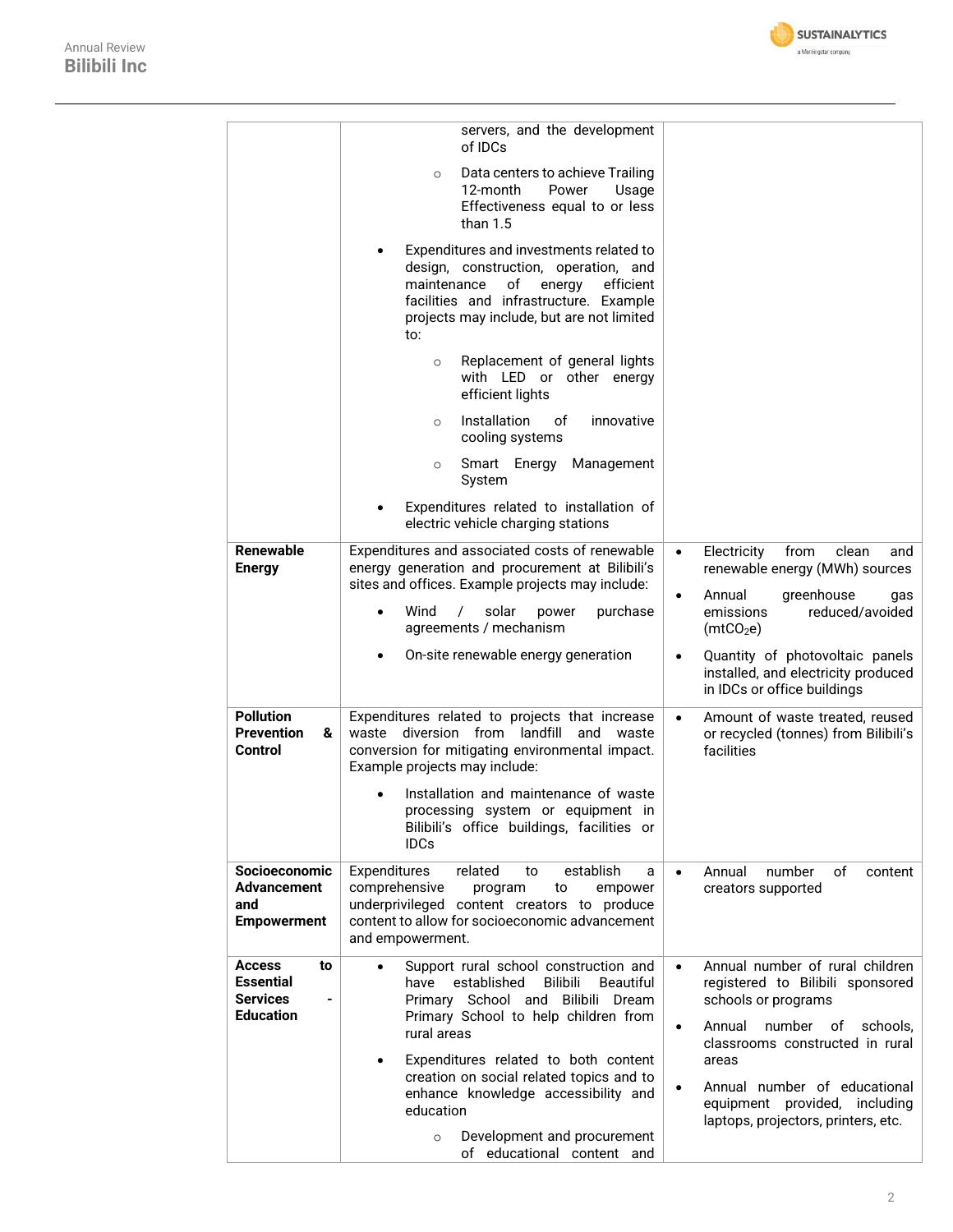| video courses for children in I<br>rural areas, such as Bilibili<br>Dream Course.                                                                                                                                      | $\bullet$ | Annual number of volunteers for<br>rural education sponsored by<br><b>Bilibili</b> |  |
|------------------------------------------------------------------------------------------------------------------------------------------------------------------------------------------------------------------------|-----------|------------------------------------------------------------------------------------|--|
| Expenditures related to support a<br>comprehensive program to provide<br>support for teachers in rural areas, such<br>as Support Young Volunteer Teachers<br>Program and Bilibili University Dream<br>Teacher Project. |           |                                                                                    |  |

### **Issuing Entity's Responsibility**

Bilibili is responsible for providing accurate information and documentation relating to the details of the projects that have been funded, including description of projects, amounts allocated, and project impact.

### **Independence and Quality Control**

Sustainalytics, a leading provider of ESG and corporate governance research and ratings to investors, conducted the verification of Bilibili's Sustainability Bond Use of Proceeds. The work undertaken as part of this engagement included collection of documentation from Bilibili employees and review of documentation to confirm the conformance with the Sustainable Finance Framework.

Sustainalytics has relied on the information and the facts presented by Bilibili with respect to the Nominated Projects. Sustainalytics is not responsible, nor shall it be held liable if any of the opinions, findings, or conclusions it has set forth herein are not correct due to incorrect or incomplete data provided by Bilibili.

Sustainalytics made all efforts to ensure the highest quality and rigor during its assessment process and enlisted its Sustainability Bonds Review Committee to provide oversight over the assessment of the review.

### **Conclusion**

Based on the limited assurance procedures conducted,<sup>3</sup> nothing has come to Sustainalytics' attention that causes us to believe that, in all material respects, the reviewed bond projects, funded through proceeds of Bilibili's Sustainability Bond, are not in conformance with the Use of Proceeds and Reporting Criteria outlined in the Sustainable Finance Framework.

<sup>&</sup>lt;sup>3</sup> Sustainalytics limited assurance process includes reviewing the documentation relating to the details of the projects that have been funded, including description of projects, estimated and realized costs of projects, and project impact, which were provided by the Issuer. The Issuer is responsible for providing accurate information. Sustainalytics has not conducted on-site visits to projects.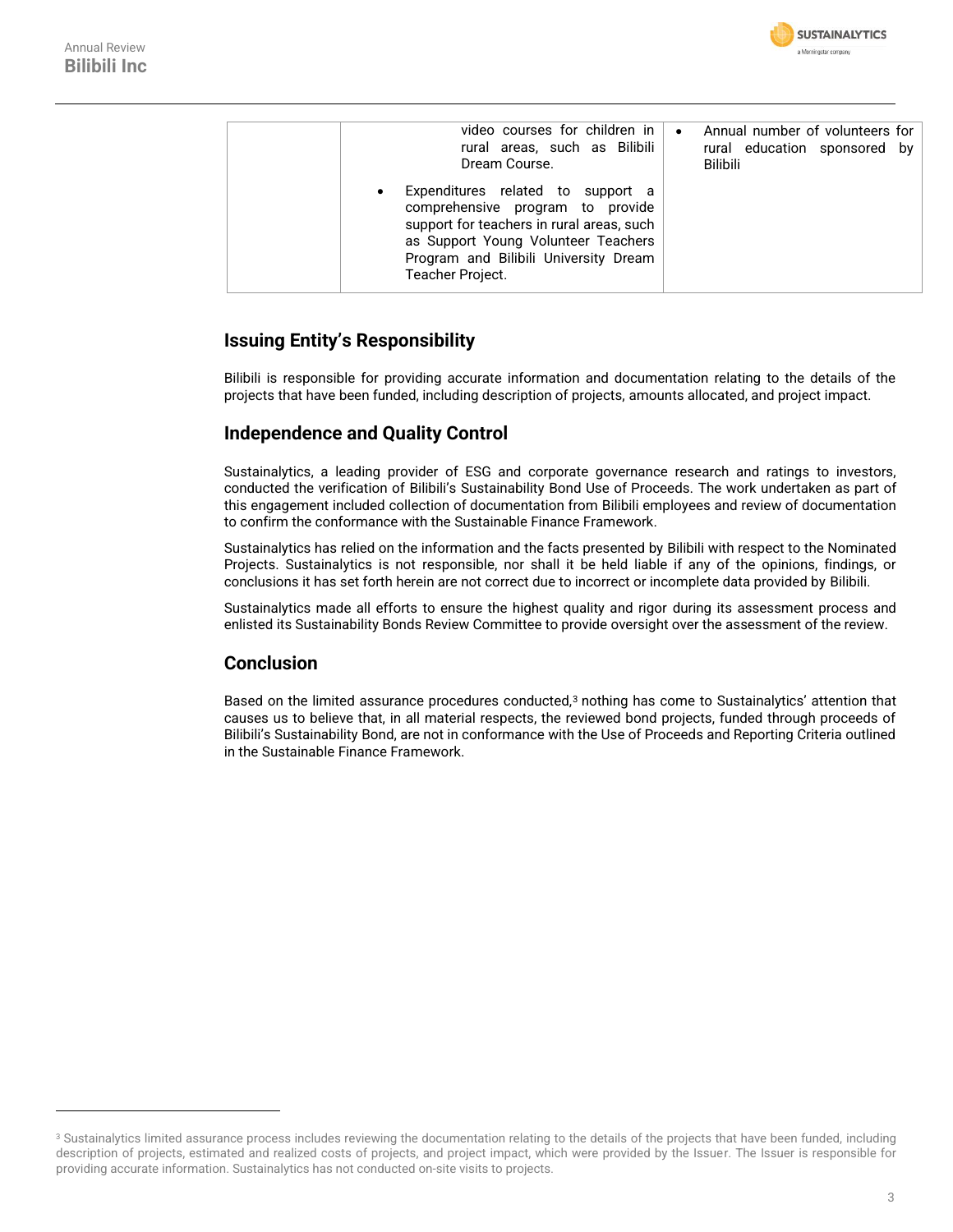

## **Detailed Findings**

#### **Table 3: Detailed Findings**

| <b>Eligibility</b><br><b>Criteria</b>        | <b>Procedure Performed</b>                                                                                                                                                                                                                                                                 | <b>Factual Findings</b>                                                                   | Error or<br><b>Exceptions</b><br><b>Identified</b> |
|----------------------------------------------|--------------------------------------------------------------------------------------------------------------------------------------------------------------------------------------------------------------------------------------------------------------------------------------------|-------------------------------------------------------------------------------------------|----------------------------------------------------|
| Use of<br><b>Proceeds</b><br><b>Criteria</b> | Verification of the projects funded by the<br>sustainability bond in 2021 to determine if<br>projects aligned with the Use of Proceeds<br>Criteria outlined in the Sustainable Finance<br>Framework and above in Table 1.                                                                  | All projects reviewed<br>complied with the Use<br>of Proceeds criteria.                   | None                                               |
| Reporting<br><b>Criteria</b>                 | Verification of the projects funded by the<br>sustainability bond in 2021 to determine if<br>impact of projects was reported in line with<br>the KPIs outlined in the Sustainable<br>Finance Framework and above in Table 1.<br>For a list of KPIs reported please refer to<br>Appendix 1. | All projects reviewed<br>reported on at least one<br>KPI per Use of Proceeds<br>criteria. | None                                               |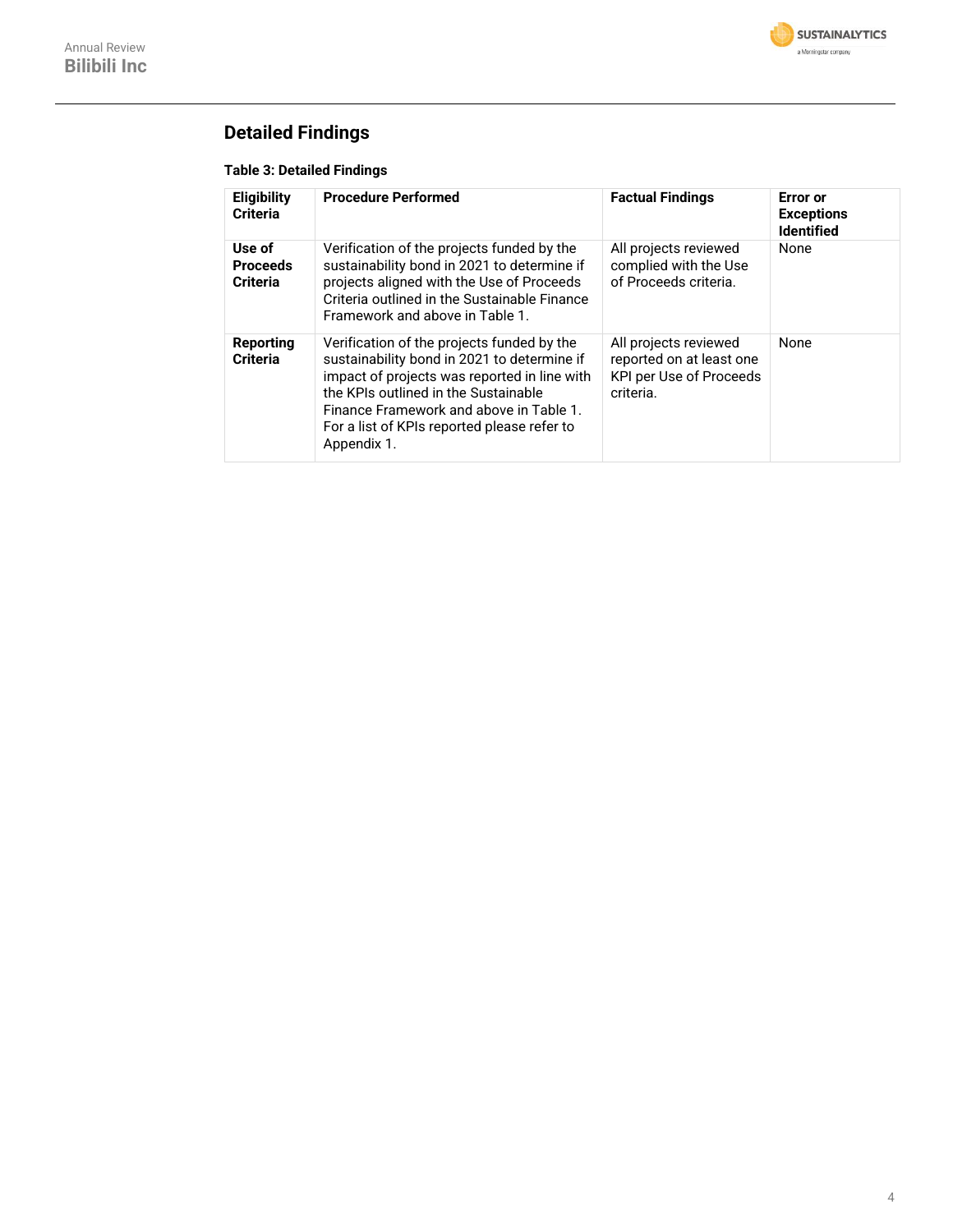

## **Appendix**

## **Appendix 1: Allocation and Impact Reporting by Eligibility Criteria**

In December 2021, Bilibili Inc issued a Sustainability Bond with a value of USD 1.6 billion. The total allocation till 28th February 2022, was RMB 3,458.95 million (approx. USD 542.62 mn) <sup>4</sup>. The proceeds are intended to be fully allocated within 48 months of the issuance. Of the current allocation of RMB 3,458.95 mn, 45% of net proceeds were used to finance new projects, while 55% were used to refinance existing projects. The table below provides a detailed break-up of the allocation of net proceeds category-wise.

<span id="page-4-0"></span>

| Use of<br><b>Proceeds</b><br><b>Category</b>                           | <b>Sub-Categories</b>                                                                                                                         | <b>Net Bond</b><br><b>Proceeds</b><br><b>Allocation</b><br>(million RMB) | <b>Environmental Impact Reported by Eligibility</b><br><b>Criteria</b>                                                                                                                                                                            |
|------------------------------------------------------------------------|-----------------------------------------------------------------------------------------------------------------------------------------------|--------------------------------------------------------------------------|---------------------------------------------------------------------------------------------------------------------------------------------------------------------------------------------------------------------------------------------------|
| <b>Green</b><br><b>Buildings</b>                                       | Acquisition of land for<br>green building                                                                                                     | 2,785.31                                                                 | Land Acquisition for green buildings to be<br>completed within 2026. Bilibili has confirmed<br>that on completion, the green buildings will<br>align to the requirements/certifications under<br>the Green Building category of the<br>Framework. |
| <b>Energy</b><br><b>Efficiency</b>                                     | New purchase and<br>replacement of old<br>servers with energy<br>efficiency certificates<br>from China Quality<br><b>Certification Center</b> | 658.95                                                                   | The Company has confirmed that the<br>purchased servers are with energy efficiency<br>certifications from Chinese Quality<br>Certification Center <sup>5,6</sup> .                                                                                |
|                                                                        | Leasing expenditure of<br>R2-AZ2 IDC project                                                                                                  | 3.56                                                                     | The expenditure is for leasing cost for R2-<br>AZ2 IDC,7 that is expected to have a change<br>with PUE<1.3 <sup>8</sup> once completely operational.                                                                                              |
| <b>Access to</b><br><b>Essential</b><br>Services -<br><b>Education</b> | Supporting of rural<br>school construction                                                                                                    | 10.30                                                                    | 4 rural schools built in China and 3,465<br>students enrolled                                                                                                                                                                                     |
|                                                                        | Expenditures of<br>education video<br>courses for children in<br>rural areas, such as<br><b>Bilibili Dream Course</b>                         | 0.34                                                                     | 381,971 rural <sup>9</sup> students as beneficiaries to<br>the program as of February 10, 2022                                                                                                                                                    |
|                                                                        | Support to rural school<br>teachers                                                                                                           | 0.49                                                                     | 13 teachers from rural <sup>9</sup> schools were<br>$\bullet$<br>selected and awarded by Bilibili Happy<br>Scholarships in 2021                                                                                                                   |
|                                                                        |                                                                                                                                               |                                                                          | 2,436 volunteer rural <sup>9</sup> teachers<br>$\bullet$<br>supported.                                                                                                                                                                            |
| <b>Total</b>                                                           |                                                                                                                                               | 3,458.95                                                                 |                                                                                                                                                                                                                                                   |

<sup>4</sup> 1 RMB= 0.16 USD. Source[: https://www.bloomberg.com/quote/USDCNY:CUR](https://www.bloomberg.com/quote/USDCNY:CUR) (as of Apr 4, 2022)

<sup>5</sup> Since these projects are in early stage of development, Bilibili currently doesn't report the energy savings and GHG emissions avoided due to replacement/ purchase of servers. The Company has confirmed to Sustainalytics that it will report on the aforementioned metrices in the subsequent Annual Reviews. <sup>6</sup> The investments under this category will contribute to maintaining IDCs at PUE<1.5 as outlined in the framework.

<sup>&</sup>lt;sup>7</sup> The mentioned name is a codename for the IDC and the location is kept confidential as per the request of the Issuer. The IDC is under construction and will be completed by the end of 2024

<sup>&</sup>lt;sup>8</sup> The project is expected to be fully operational by 2024

<sup>9</sup> According to the Constitution of the People's Republic of China, the country's administrative units are currently based on a three-tier system - (i) The country is divided into provinces, autonomous regions and municipalities directly under the Central Government; (ii) Provinces and autonomous regions are divided into autonomous prefectures, counties, autonomous counties and cities; and Counties, autonomous counties and cities are divided into townships, ethnic minority townships, and towns. More information at:

[http://english.www.gov.cn/archive/china\\_abc/2014/08/27/content\\_281474983873401.htm](http://english.www.gov.cn/archive/china_abc/2014/08/27/content_281474983873401.htm)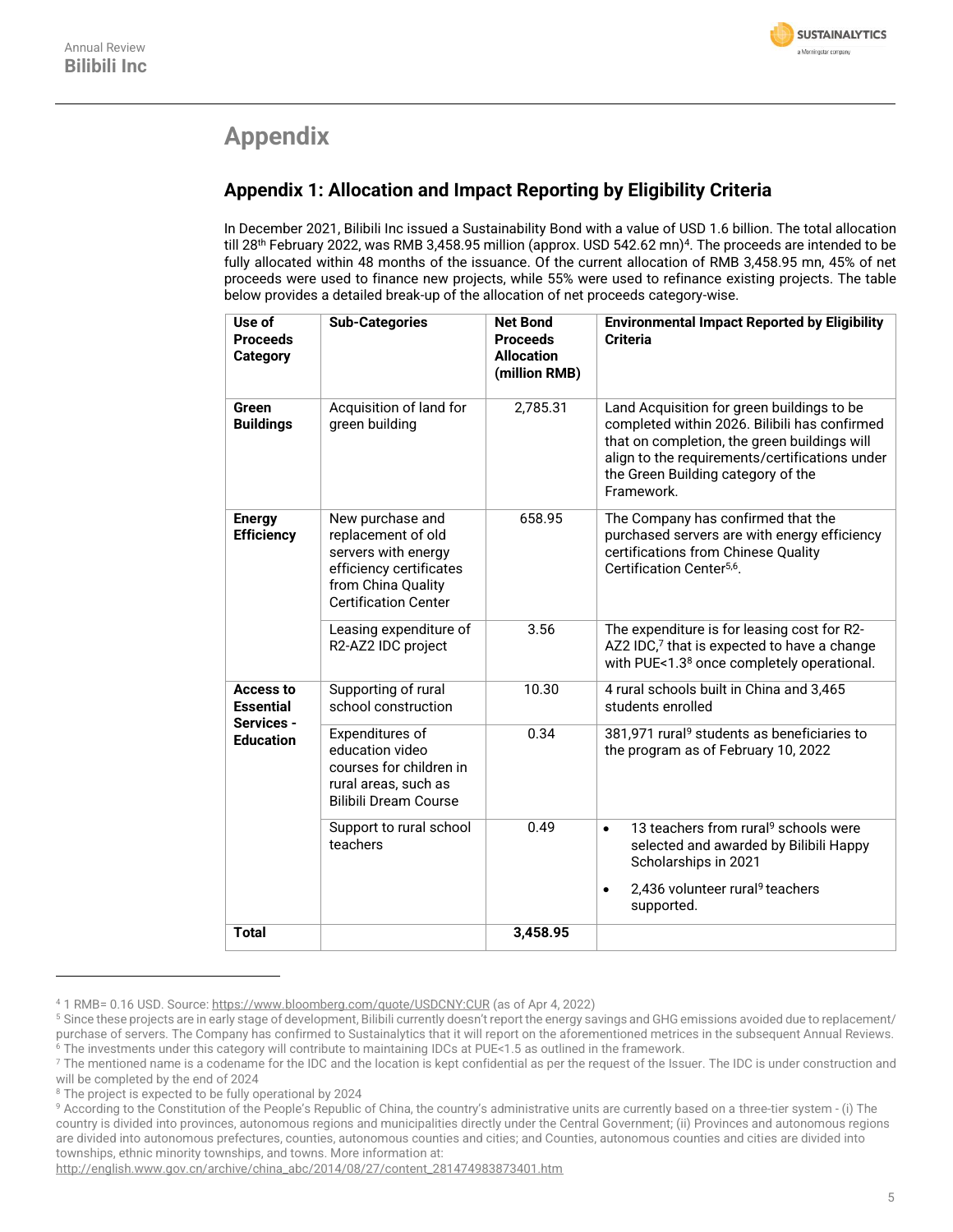

## **Disclaimer**

#### **Copyright ©2022 Sustainalytics. All rights reserved.**

The information, methodologies and opinions contained or reflected herein are proprietary of Sustainalytics and/or its third party suppliers (Third Party Data), and may be made available to third parties only in the form and format disclosed by Sustainalytics, or provided that appropriate citation and acknowledgement is ensured. They are provided for informational purposes only and (1) do not constitute an endorsement of any product or project; (2) do not constitute investment advice, financial advice or a prospectus; (3) cannot be interpreted as an offer or indication to buy or sell securities, to select a project or make any kind of business transactions; (4) do not represent an assessment of the issuer's economic performance, financial obligations nor of its creditworthiness; and/or (5) have not and cannot be incorporated into any offering disclosure.

These are based on information made available by the issuer and therefore are not warranted as to their merchantability, completeness, accuracy, up-to-dateness or fitness for a particular purpose. The information and data are provided "as is" and reflect Sustainalytics' opinion at the date of their elaboration and publication. Sustainalytics accepts no liability for damage arising from the use of the information, data or opinions contained herein, in any manner whatsoever, except where explicitly required by law. Any reference to third party names or Third Party Data is for appropriate acknowledgement of their ownership and does not constitute a sponsorship or endorsement by such owner. A list of our third-party data providers and their respective terms of use is available on our website. For more information, visit [http://www.sustainalytics.com/legal-disclaimers.](http://www.sustainalytics.com/legal-disclaimers)

The issuer is fully responsible for certifying and ensuring the compliance with its commitments, for their implementation and monitoring.

In case of discrepancies between the English language and translated versions, the English language version shall prevail.